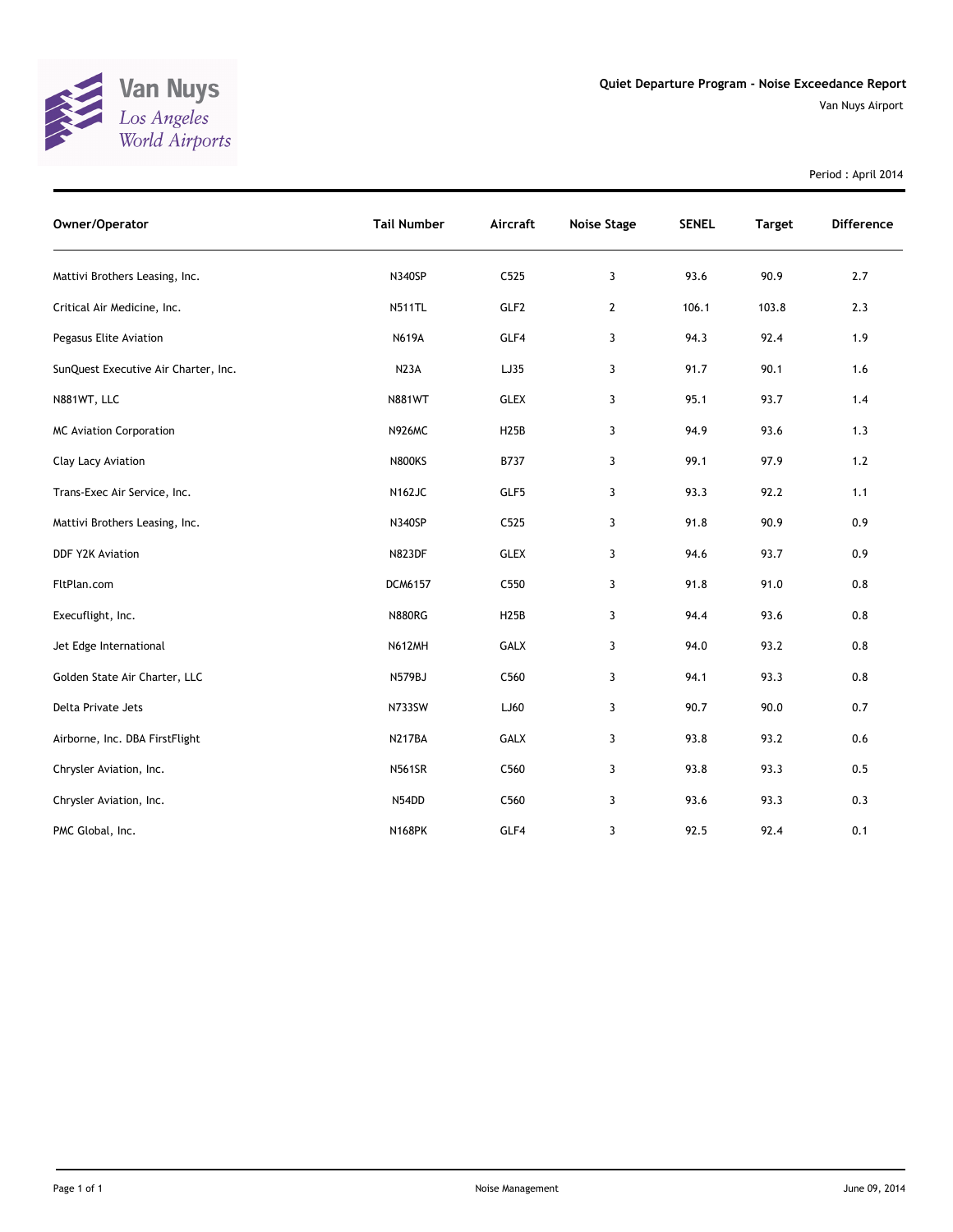

Period : April 2014

| Mattivi Brothers Leasing, Inc.<br>$\mathbf{2}$<br>10<br>Chrysler Aviation, Inc.<br>$\mathbf{2}$<br>35<br>Airborne, Inc. DBA FirstFlight<br>$\mathbf{1}$<br>$\mathbf{1}$<br>Critical Air Medicine, Inc.<br>1<br>-1<br>DDF Y2K Aviation<br>1<br>Execuflight, Inc.<br>Delta Private Jets<br>2<br>Golden State Air Charter, LLC<br>$\overline{2}$<br>N881WT, LLC<br>2<br>PMC Global, Inc.<br>3<br><b>MC Aviation Corporation</b><br>7<br>FltPlan.com<br>13<br>SunQuest Executive Air Charter, Inc.<br>18<br>Pegasus Elite Aviation<br>24<br>Jet Edge International<br>28<br>1<br>Trans-Exec Air Service, Inc.<br>36<br>1<br>Clay Lacy Aviation<br>136<br>1<br>!STORED AIRCRAFT excluding ex Aeroflot/C.I.S.<br>0<br>$\mathbf{1}$<br>510 Holdings, LLC<br>0<br>-1<br>5664, LLC<br>0<br>921BE, LLC<br>0<br>A&S World Aircraft, Inc.<br>0<br>AC Aviation Co. Ltd<br>0<br>Ace Aviation Services Corporation<br>0<br>ACM Aviation Services, Inc.<br>0<br>Advanced Air Management, Inc.<br>0<br>Aequitas Capital Management, Inc.<br>0<br>AERO CHARTER Inc.<br>0<br>Aero Leasing, LLC<br>0<br>AeroSafin, SA<br>0<br>Aerotron Servicios Aereos Corp.<br>0<br>Air Chestler, LLC<br>0<br>1<br>Air Finance Corporation<br>0<br>Air Futura, LLC<br>0<br>Air Kaitar, LLC<br>0<br>AirCorp, Inc.<br>0<br>Aircraft Guaranty Corporation<br>0<br>Aircraft Holding Company One, Inc.<br>0<br>Airspeed Holdings, LLC<br>0<br>ALASKA AIRLINES Inc.<br>0<br>$\mathbf{1}$ | Owner/Operator | <b>Departures Exceeding</b><br><b>Target Noise Level</b> | <b>Total Southbound</b><br><b>Jet Departures</b> |
|--------------------------------------------------------------------------------------------------------------------------------------------------------------------------------------------------------------------------------------------------------------------------------------------------------------------------------------------------------------------------------------------------------------------------------------------------------------------------------------------------------------------------------------------------------------------------------------------------------------------------------------------------------------------------------------------------------------------------------------------------------------------------------------------------------------------------------------------------------------------------------------------------------------------------------------------------------------------------------------------------------------------------------------------------------------------------------------------------------------------------------------------------------------------------------------------------------------------------------------------------------------------------------------------------------------------------------------------------------------------------------------------------------------------------------------------------|----------------|----------------------------------------------------------|--------------------------------------------------|
|                                                                                                                                                                                                                                                                                                                                                                                                                                                                                                                                                                                                                                                                                                                                                                                                                                                                                                                                                                                                                                                                                                                                                                                                                                                                                                                                                                                                                                                  |                |                                                          |                                                  |
|                                                                                                                                                                                                                                                                                                                                                                                                                                                                                                                                                                                                                                                                                                                                                                                                                                                                                                                                                                                                                                                                                                                                                                                                                                                                                                                                                                                                                                                  |                |                                                          |                                                  |
|                                                                                                                                                                                                                                                                                                                                                                                                                                                                                                                                                                                                                                                                                                                                                                                                                                                                                                                                                                                                                                                                                                                                                                                                                                                                                                                                                                                                                                                  |                |                                                          |                                                  |
|                                                                                                                                                                                                                                                                                                                                                                                                                                                                                                                                                                                                                                                                                                                                                                                                                                                                                                                                                                                                                                                                                                                                                                                                                                                                                                                                                                                                                                                  |                |                                                          |                                                  |
|                                                                                                                                                                                                                                                                                                                                                                                                                                                                                                                                                                                                                                                                                                                                                                                                                                                                                                                                                                                                                                                                                                                                                                                                                                                                                                                                                                                                                                                  |                |                                                          |                                                  |
|                                                                                                                                                                                                                                                                                                                                                                                                                                                                                                                                                                                                                                                                                                                                                                                                                                                                                                                                                                                                                                                                                                                                                                                                                                                                                                                                                                                                                                                  |                |                                                          |                                                  |
|                                                                                                                                                                                                                                                                                                                                                                                                                                                                                                                                                                                                                                                                                                                                                                                                                                                                                                                                                                                                                                                                                                                                                                                                                                                                                                                                                                                                                                                  |                |                                                          |                                                  |
|                                                                                                                                                                                                                                                                                                                                                                                                                                                                                                                                                                                                                                                                                                                                                                                                                                                                                                                                                                                                                                                                                                                                                                                                                                                                                                                                                                                                                                                  |                |                                                          |                                                  |
|                                                                                                                                                                                                                                                                                                                                                                                                                                                                                                                                                                                                                                                                                                                                                                                                                                                                                                                                                                                                                                                                                                                                                                                                                                                                                                                                                                                                                                                  |                |                                                          |                                                  |
|                                                                                                                                                                                                                                                                                                                                                                                                                                                                                                                                                                                                                                                                                                                                                                                                                                                                                                                                                                                                                                                                                                                                                                                                                                                                                                                                                                                                                                                  |                |                                                          |                                                  |
|                                                                                                                                                                                                                                                                                                                                                                                                                                                                                                                                                                                                                                                                                                                                                                                                                                                                                                                                                                                                                                                                                                                                                                                                                                                                                                                                                                                                                                                  |                |                                                          |                                                  |
|                                                                                                                                                                                                                                                                                                                                                                                                                                                                                                                                                                                                                                                                                                                                                                                                                                                                                                                                                                                                                                                                                                                                                                                                                                                                                                                                                                                                                                                  |                |                                                          |                                                  |
|                                                                                                                                                                                                                                                                                                                                                                                                                                                                                                                                                                                                                                                                                                                                                                                                                                                                                                                                                                                                                                                                                                                                                                                                                                                                                                                                                                                                                                                  |                |                                                          |                                                  |
|                                                                                                                                                                                                                                                                                                                                                                                                                                                                                                                                                                                                                                                                                                                                                                                                                                                                                                                                                                                                                                                                                                                                                                                                                                                                                                                                                                                                                                                  |                |                                                          |                                                  |
|                                                                                                                                                                                                                                                                                                                                                                                                                                                                                                                                                                                                                                                                                                                                                                                                                                                                                                                                                                                                                                                                                                                                                                                                                                                                                                                                                                                                                                                  |                |                                                          |                                                  |
|                                                                                                                                                                                                                                                                                                                                                                                                                                                                                                                                                                                                                                                                                                                                                                                                                                                                                                                                                                                                                                                                                                                                                                                                                                                                                                                                                                                                                                                  |                |                                                          |                                                  |
|                                                                                                                                                                                                                                                                                                                                                                                                                                                                                                                                                                                                                                                                                                                                                                                                                                                                                                                                                                                                                                                                                                                                                                                                                                                                                                                                                                                                                                                  |                |                                                          |                                                  |
|                                                                                                                                                                                                                                                                                                                                                                                                                                                                                                                                                                                                                                                                                                                                                                                                                                                                                                                                                                                                                                                                                                                                                                                                                                                                                                                                                                                                                                                  |                |                                                          |                                                  |
|                                                                                                                                                                                                                                                                                                                                                                                                                                                                                                                                                                                                                                                                                                                                                                                                                                                                                                                                                                                                                                                                                                                                                                                                                                                                                                                                                                                                                                                  |                |                                                          |                                                  |
|                                                                                                                                                                                                                                                                                                                                                                                                                                                                                                                                                                                                                                                                                                                                                                                                                                                                                                                                                                                                                                                                                                                                                                                                                                                                                                                                                                                                                                                  |                |                                                          |                                                  |
|                                                                                                                                                                                                                                                                                                                                                                                                                                                                                                                                                                                                                                                                                                                                                                                                                                                                                                                                                                                                                                                                                                                                                                                                                                                                                                                                                                                                                                                  |                |                                                          |                                                  |
|                                                                                                                                                                                                                                                                                                                                                                                                                                                                                                                                                                                                                                                                                                                                                                                                                                                                                                                                                                                                                                                                                                                                                                                                                                                                                                                                                                                                                                                  |                |                                                          |                                                  |
|                                                                                                                                                                                                                                                                                                                                                                                                                                                                                                                                                                                                                                                                                                                                                                                                                                                                                                                                                                                                                                                                                                                                                                                                                                                                                                                                                                                                                                                  |                |                                                          |                                                  |
|                                                                                                                                                                                                                                                                                                                                                                                                                                                                                                                                                                                                                                                                                                                                                                                                                                                                                                                                                                                                                                                                                                                                                                                                                                                                                                                                                                                                                                                  |                |                                                          |                                                  |
|                                                                                                                                                                                                                                                                                                                                                                                                                                                                                                                                                                                                                                                                                                                                                                                                                                                                                                                                                                                                                                                                                                                                                                                                                                                                                                                                                                                                                                                  |                |                                                          |                                                  |
|                                                                                                                                                                                                                                                                                                                                                                                                                                                                                                                                                                                                                                                                                                                                                                                                                                                                                                                                                                                                                                                                                                                                                                                                                                                                                                                                                                                                                                                  |                |                                                          |                                                  |
|                                                                                                                                                                                                                                                                                                                                                                                                                                                                                                                                                                                                                                                                                                                                                                                                                                                                                                                                                                                                                                                                                                                                                                                                                                                                                                                                                                                                                                                  |                |                                                          |                                                  |
|                                                                                                                                                                                                                                                                                                                                                                                                                                                                                                                                                                                                                                                                                                                                                                                                                                                                                                                                                                                                                                                                                                                                                                                                                                                                                                                                                                                                                                                  |                |                                                          |                                                  |
|                                                                                                                                                                                                                                                                                                                                                                                                                                                                                                                                                                                                                                                                                                                                                                                                                                                                                                                                                                                                                                                                                                                                                                                                                                                                                                                                                                                                                                                  |                |                                                          |                                                  |
|                                                                                                                                                                                                                                                                                                                                                                                                                                                                                                                                                                                                                                                                                                                                                                                                                                                                                                                                                                                                                                                                                                                                                                                                                                                                                                                                                                                                                                                  |                |                                                          |                                                  |
|                                                                                                                                                                                                                                                                                                                                                                                                                                                                                                                                                                                                                                                                                                                                                                                                                                                                                                                                                                                                                                                                                                                                                                                                                                                                                                                                                                                                                                                  |                |                                                          |                                                  |
|                                                                                                                                                                                                                                                                                                                                                                                                                                                                                                                                                                                                                                                                                                                                                                                                                                                                                                                                                                                                                                                                                                                                                                                                                                                                                                                                                                                                                                                  |                |                                                          |                                                  |
|                                                                                                                                                                                                                                                                                                                                                                                                                                                                                                                                                                                                                                                                                                                                                                                                                                                                                                                                                                                                                                                                                                                                                                                                                                                                                                                                                                                                                                                  |                |                                                          |                                                  |
|                                                                                                                                                                                                                                                                                                                                                                                                                                                                                                                                                                                                                                                                                                                                                                                                                                                                                                                                                                                                                                                                                                                                                                                                                                                                                                                                                                                                                                                  |                |                                                          |                                                  |
|                                                                                                                                                                                                                                                                                                                                                                                                                                                                                                                                                                                                                                                                                                                                                                                                                                                                                                                                                                                                                                                                                                                                                                                                                                                                                                                                                                                                                                                  |                |                                                          |                                                  |
|                                                                                                                                                                                                                                                                                                                                                                                                                                                                                                                                                                                                                                                                                                                                                                                                                                                                                                                                                                                                                                                                                                                                                                                                                                                                                                                                                                                                                                                  |                |                                                          |                                                  |
|                                                                                                                                                                                                                                                                                                                                                                                                                                                                                                                                                                                                                                                                                                                                                                                                                                                                                                                                                                                                                                                                                                                                                                                                                                                                                                                                                                                                                                                  |                |                                                          |                                                  |
|                                                                                                                                                                                                                                                                                                                                                                                                                                                                                                                                                                                                                                                                                                                                                                                                                                                                                                                                                                                                                                                                                                                                                                                                                                                                                                                                                                                                                                                  |                |                                                          |                                                  |
|                                                                                                                                                                                                                                                                                                                                                                                                                                                                                                                                                                                                                                                                                                                                                                                                                                                                                                                                                                                                                                                                                                                                                                                                                                                                                                                                                                                                                                                  |                |                                                          |                                                  |
|                                                                                                                                                                                                                                                                                                                                                                                                                                                                                                                                                                                                                                                                                                                                                                                                                                                                                                                                                                                                                                                                                                                                                                                                                                                                                                                                                                                                                                                  |                |                                                          |                                                  |

The Van Nuys Airport Fly Friendly - Quiet Departure Program asks that operators of jet aircraft use manufacturer's or NBAA quiet departure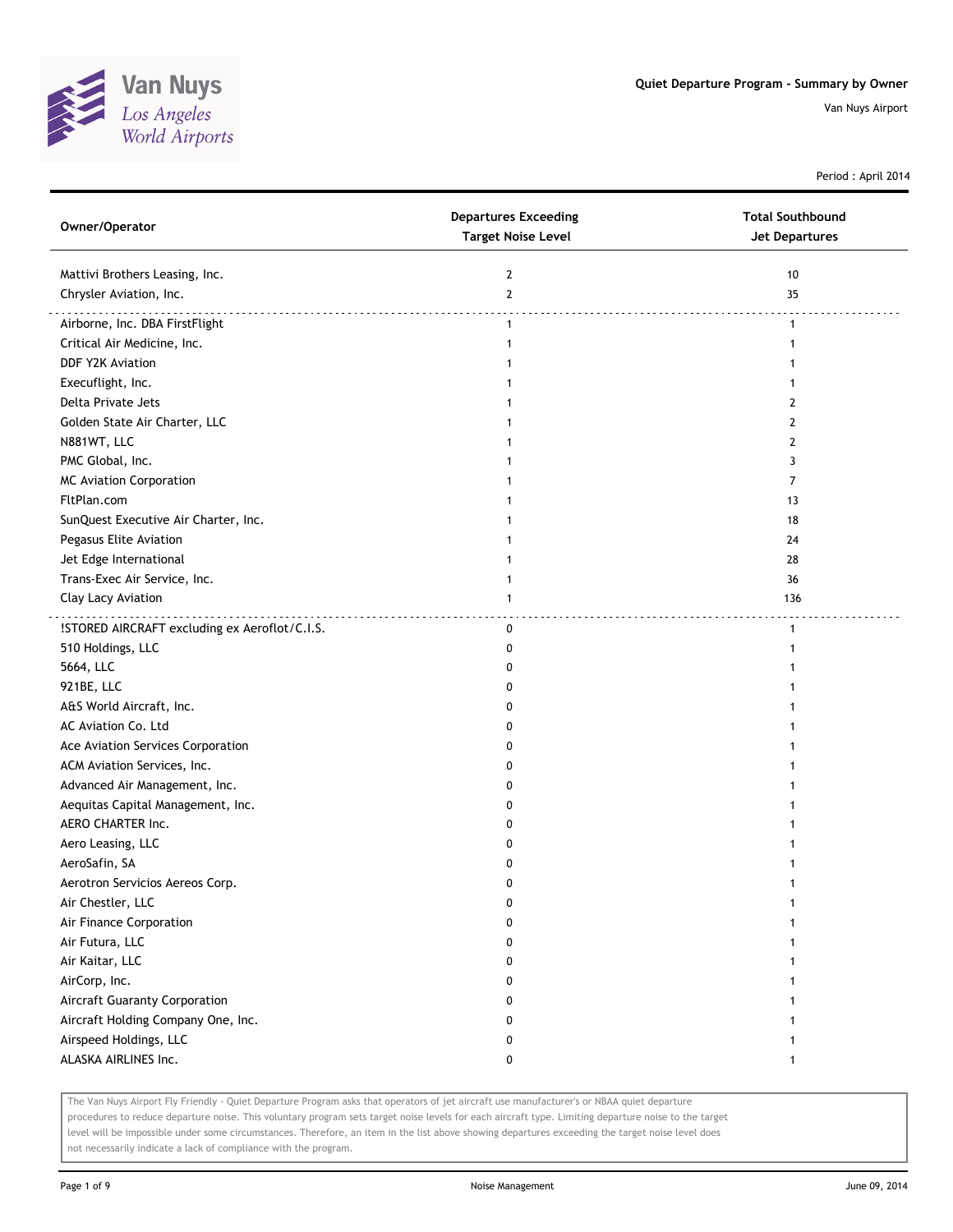

Period : April 2014

| Owner/Operator                         | <b>Departures Exceeding</b><br><b>Target Noise Level</b> | <b>Total Southbound</b><br>Jet Departures |
|----------------------------------------|----------------------------------------------------------|-------------------------------------------|
| AllPoints Jet Company, Ltd.            | 0                                                        |                                           |
| A-OK Jets, Inc.                        | 0                                                        |                                           |
| A-Ron Resources, LLC                   | 0                                                        |                                           |
| ATI Jet, Inc.                          | 0                                                        |                                           |
| Ball Aviation, LLC                     | 0                                                        |                                           |
| Banc of America Leasing & Capital, LLC | 0                                                        |                                           |
| Beckwith Entertainment Group, LLC      | 0                                                        |                                           |
| Berggruen Holdings, Ltd.               | 0                                                        |                                           |
| Best Jets International, Inc.          | 0                                                        |                                           |
| Bindley Aviation, LLC.                 | 0                                                        |                                           |
| BioBird, LLC                           | 0                                                        |                                           |
| Birds Eye Management, Inc.             | 0                                                        |                                           |
| Bohemian Air 400, LLC                  | 0                                                        |                                           |
| Bombardier Aerospace Corporation       | 0                                                        |                                           |
| <b>Brockville Capital Limited</b>      | 0                                                        |                                           |
| Business Jet Managers, Inc.            | 0                                                        |                                           |
| <b>C'Air Leasing</b>                   | 0                                                        |                                           |
| Calugar, Daniel                        | 0                                                        |                                           |
| Calvin Klein Studio, LLC               | 0                                                        |                                           |
| Carson Capital Corp.                   | 0                                                        |                                           |
| Central Missouri Aviation, Inc         | 0                                                        |                                           |
| CFS Air, LLC                           | 0                                                        |                                           |
| Chase Equipment Leasing, Inc.          | 0                                                        |                                           |
| <b>CIGNA Corporoation</b>              | 0                                                        |                                           |
| Clear Channel Communications, Inc.     | 0                                                        |                                           |
| Consolidated Investment Group, LLC     | 0                                                        |                                           |
| Corporate Air, LLC                     | 0                                                        |                                           |
| Corporate Fleet Services, LLC          | 0                                                        |                                           |
| Corporate Flight International         | 0                                                        |                                           |
| Cozen & O'Connor                       | 0                                                        |                                           |
| <b>CSPAN Aviation Leasing, LLC</b>     | 0                                                        |                                           |
| D & D Aviation, LLC                    | 0                                                        |                                           |
| Devlin Air Charters, LLC               | 0                                                        |                                           |
| Djurin Aviation, Inc.                  | 0                                                        |                                           |
| Dole Foods Flight Operations, Inc.     | 0                                                        |                                           |
| DSS214, LLC                            | 0                                                        |                                           |
| DT Equipment Leasing, LLC              | 0                                                        |                                           |
| Edgewood Properties, Inc.              | 0                                                        |                                           |
| Esmark Aviation, LLC                   | 0                                                        |                                           |
| FAA - Federal Aviation Administration  | 0                                                        |                                           |
| Fairmont Aviation, LLC                 | 0                                                        | 1                                         |

The Van Nuys Airport Fly Friendly - Quiet Departure Program asks that operators of jet aircraft use manufacturer's or NBAA quiet departure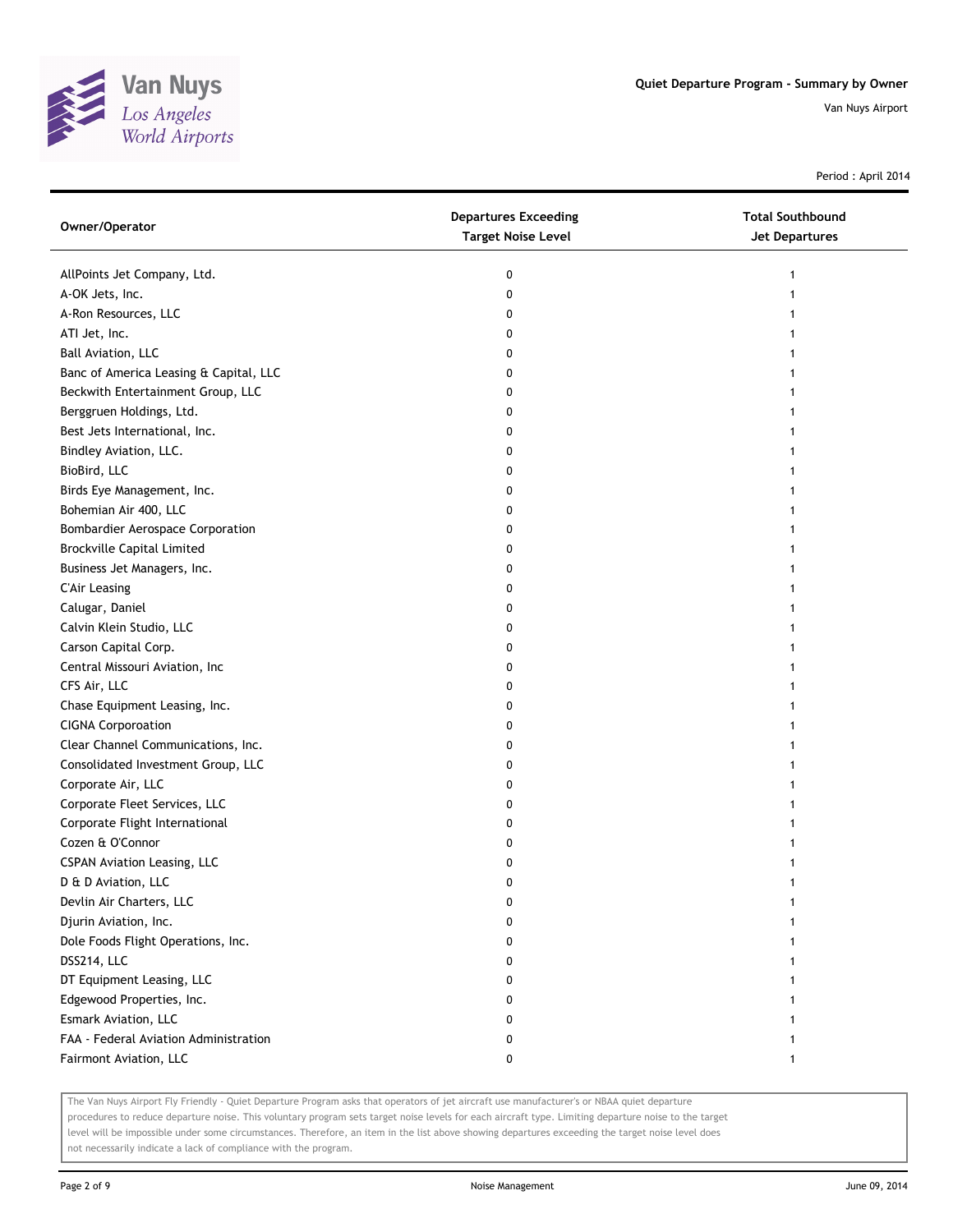

Period : April 2014

| Owner/Operator                        | <b>Departures Exceeding</b><br><b>Target Noise Level</b> | <b>Total Southbound</b><br><b>Jet Departures</b> |
|---------------------------------------|----------------------------------------------------------|--------------------------------------------------|
| Family Ties, LLC                      | 0                                                        | 1                                                |
| Fenneman Aviation, LLC                | 0                                                        |                                                  |
| Ferrer Air, LLC                       | 0                                                        |                                                  |
| <b>Fitness Management Corporation</b> | 0                                                        |                                                  |
| Flightexec                            | 0                                                        |                                                  |
| Flightstar, Inc.                      | 0                                                        |                                                  |
| Flightworks                           | 0                                                        |                                                  |
| Flynt Aviation, LLC                   | 0                                                        |                                                  |
| Ford Inspection and Testing, LLC      | 0                                                        |                                                  |
| Front Range Radiation Oncology, PC    | 0                                                        |                                                  |
| Frontliner, Inc.                      | 0                                                        |                                                  |
| <b>Gama Aviation</b>                  | 0                                                        |                                                  |
| Gamel Howe Andros Aviation, LLC       | 0                                                        |                                                  |
| Gateway Aviation, Inc.                | 0                                                        |                                                  |
| General Aviation Services, LLC        | 0                                                        |                                                  |
| Glacial Energy of New England, Inc.   | 0                                                        |                                                  |
| <b>Global Exec Aviation</b>           | 0                                                        |                                                  |
| Gordon, Inc.                          | 0                                                        |                                                  |
| <b>GPJ 184, LLC</b>                   | 0                                                        |                                                  |
| Green Two, Inc.                       | 0                                                        |                                                  |
| <b>Grossman Company Properties</b>    | 0                                                        |                                                  |
| GS Brothers, Inc.                     | 0                                                        |                                                  |
| Guardian Air Service, LP              | 0                                                        |                                                  |
| Guardian Industries Corporation       | 0                                                        |                                                  |
| Hallmark Cards, Inc.                  | 0                                                        |                                                  |
| Hanwha Chemical Co.                   | 0                                                        |                                                  |
| Hard Rock Hotel                       | 0                                                        |                                                  |
| HCC Aviation, LLC                     | 0                                                        |                                                  |
| <b>Hilton Hotels Corporation</b>      | 0                                                        |                                                  |
| Honeywell, Inc.                       | 0                                                        |                                                  |
| Howlin Flying Service, LLC            | 0                                                        |                                                  |
| Hubbard Broadcasting, Inc.            | 0                                                        |                                                  |
| IAC/InterActive Corporation           | 0                                                        |                                                  |
| Island Management Services, LLC       | 0                                                        |                                                  |
| Jackson Air Charter, Inc.             | 0                                                        |                                                  |
| Jem Investments                       | 0                                                        |                                                  |
| Jet Equity Group                      | 0                                                        |                                                  |
| Jet Linx Aviation, LLC                | 0                                                        |                                                  |
| Jet-Alliance, Inc.                    | 0                                                        |                                                  |
| JetSelect Aviation                    | 0                                                        |                                                  |
| JetSet Airlines, LLC                  | 0                                                        |                                                  |

The Van Nuys Airport Fly Friendly - Quiet Departure Program asks that operators of jet aircraft use manufacturer's or NBAA quiet departure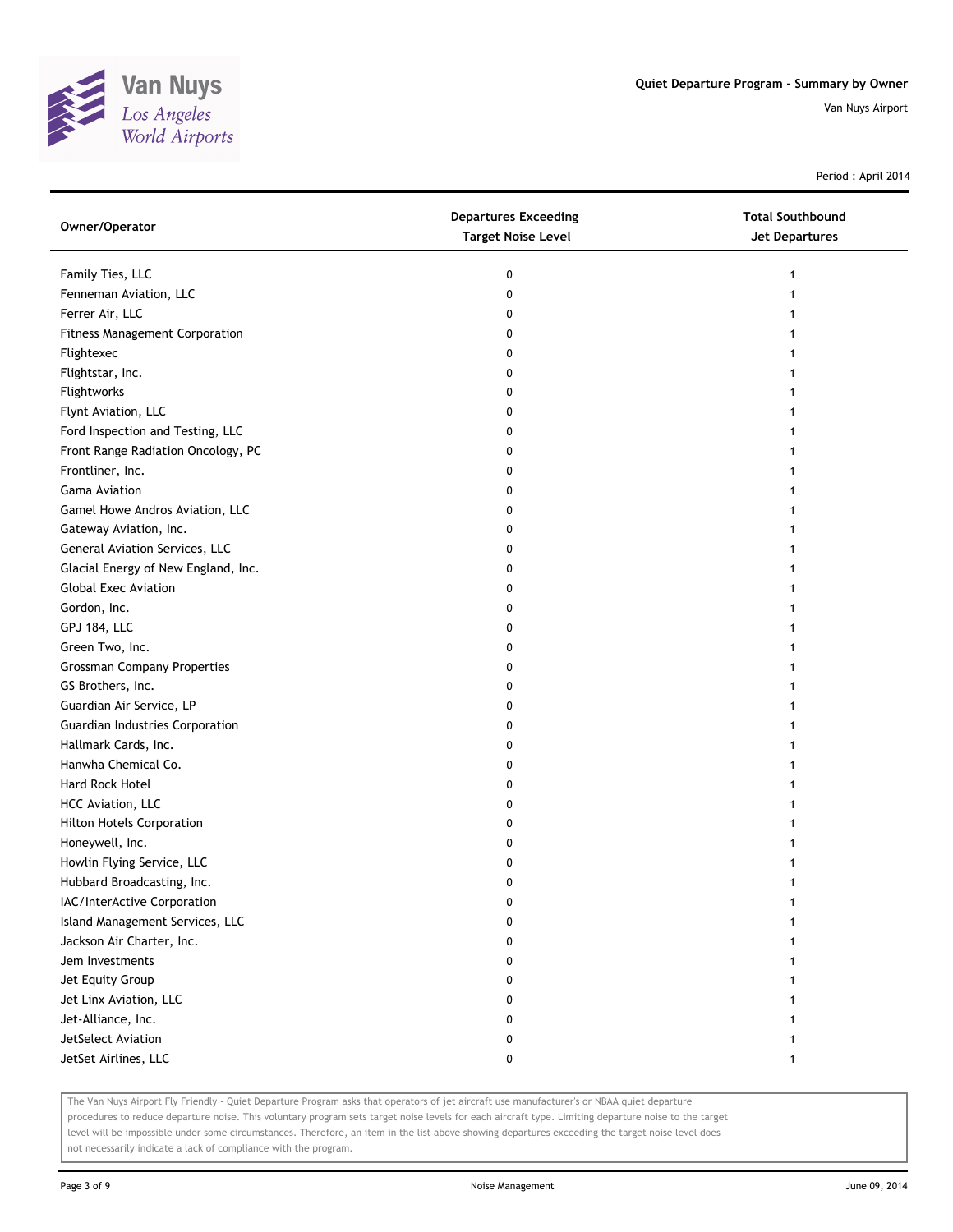

Period : April 2014

| Owner/Operator                     | <b>Departures Exceeding</b><br><b>Target Noise Level</b> | <b>Total Southbound</b><br><b>Jet Departures</b> |
|------------------------------------|----------------------------------------------------------|--------------------------------------------------|
| KaiserAir, Inc.                    | 0                                                        | 1                                                |
| KAL, LLC                           | 0                                                        |                                                  |
| KAP Aviation, LLC                  | 0                                                        |                                                  |
| Keystone Foods Corporation         | 0                                                        |                                                  |
| Kimberly Clark de Mexico, SA de CV | 0                                                        | 1                                                |
| KMR Aviation, Inc.                 | 0                                                        | 1                                                |
| Komar Aviation Group               | 0                                                        | 1                                                |
| <b>KPK Heliport</b>                | 0                                                        |                                                  |
| Latham Aviation, LLC               | 0                                                        |                                                  |
| Leading Edge, LLC                  | 0                                                        |                                                  |
| <b>LGM Property Services</b>       | 0                                                        |                                                  |
| MacHugh, David L.                  | 0                                                        |                                                  |
| MaCWIG Holdings, LLC               | 0                                                        |                                                  |
| Mannco, LLC                        | 0                                                        |                                                  |
| Merle Norman Cosmetics, Inc.       | 0                                                        | 1                                                |
| Metropolitan Aviation, LLC         | 0                                                        | 1                                                |
| Mona Vie Aircraft Leasing, LLC     | 0                                                        |                                                  |
| Mr. Chow Enterprises, Ltd.         | 0                                                        |                                                  |
| MTRM Realty, LLC Flight Department | 0                                                        |                                                  |
| Mueller Industries, Inc.           | 0                                                        |                                                  |
| Music Square Air, LLC              | 0                                                        |                                                  |
| N297MC, LLC                        | 0                                                        |                                                  |
| N514AF, LLC                        | 0                                                        |                                                  |
| NAG Leasing, LLC                   | 0                                                        | 1                                                |
| Napa Jet Center                    | 0                                                        | 1                                                |
| <b>NASCAR Aviation</b>             | 0                                                        | 1                                                |
| Natascha Establishment, Ltd.       | 0                                                        | 1                                                |
| National Pacific Fund, Inc.        | 0                                                        |                                                  |
| NIE Planes, LLC                    | 0                                                        |                                                  |
| Niznick Enterprises, Inc.          | 0                                                        |                                                  |
| Northeastern Aviation Corporation  | 0                                                        |                                                  |
| Northrop Grumman                   | 0                                                        |                                                  |
| Onward & Upward, LLC               | 0                                                        |                                                  |
| Overland West Investments, LLC     | O                                                        |                                                  |
| Pacific Coast Jet Charter, Inc.    | 0                                                        |                                                  |
| Paskenta Enterprises Corporation   | 0                                                        |                                                  |
| <b>Pentastar Aviation</b>          | 0                                                        |                                                  |
| Peterson Air, LLC                  | 0                                                        |                                                  |
| Phoenix Air Group, Inc.            | 0                                                        |                                                  |
| Pilots Services Providers, Inc.    | 0                                                        |                                                  |
| Pinnacle Aviation, Inc.            | 0                                                        | 1                                                |

The Van Nuys Airport Fly Friendly - Quiet Departure Program asks that operators of jet aircraft use manufacturer's or NBAA quiet departure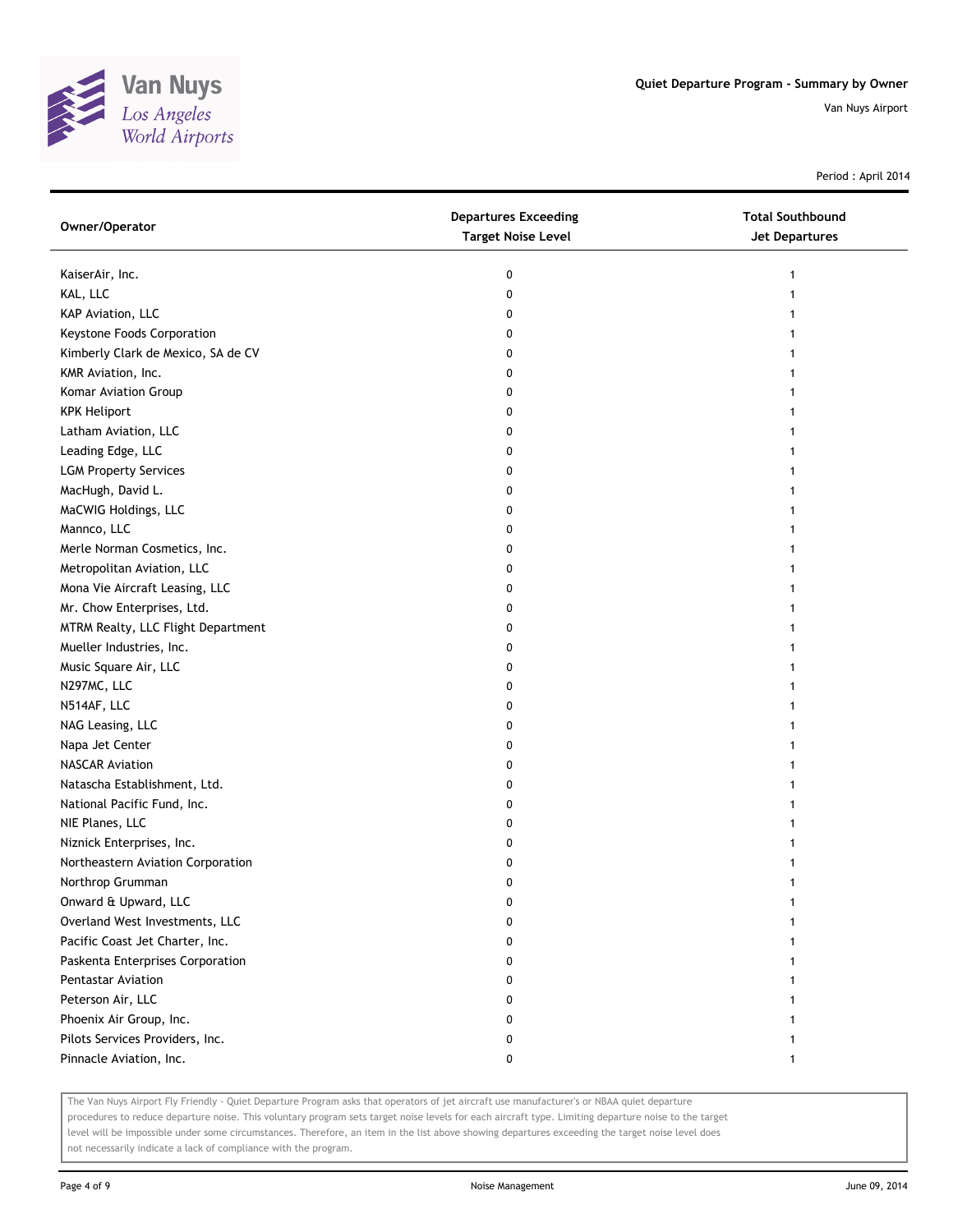

Period : April 2014

| Owner/Operator                           | <b>Departures Exceeding</b><br><b>Target Noise Level</b> | <b>Total Southbound</b><br><b>Jet Departures</b> |
|------------------------------------------|----------------------------------------------------------|--------------------------------------------------|
| Pistol Creek Aviation                    | 0                                                        | 1                                                |
| Planemasters, Ltd.                       | 0                                                        |                                                  |
| PMH Holdings, Inc.                       | 0                                                        |                                                  |
| Presidential Aviation, Inc.              | 0                                                        |                                                  |
| Quad / Air, LLC                          | 0                                                        |                                                  |
| Rail Management & Consulting Corporation | 0                                                        |                                                  |
| Rainier Aviation, Inc.                   | 0                                                        |                                                  |
| RDW Ventures, LLC                        | 0                                                        |                                                  |
| Real Estate Exchange Services, Inc.      | 0                                                        |                                                  |
| Regal-Beloit Flight Service, Inc.        | 0                                                        |                                                  |
| Rockjet2, LLC                            | 0                                                        |                                                  |
| Santa Barbara Aviation, Inc.             | 0                                                        |                                                  |
| Saxon Copy Air, Inc.                     | 0                                                        |                                                  |
| Select Medical Flight Department         | 0                                                        |                                                  |
| Shorenstein Properties, LLC              | 0                                                        |                                                  |
| SMBC Leasing and Finance                 | 0                                                        |                                                  |
| SmytheAir, LLC                           | 0                                                        |                                                  |
| SP Aviation, Inc.                        | 0                                                        |                                                  |
| Spence Enterprises I, Inc.               | 0                                                        |                                                  |
| <b>STA Jets</b>                          | 0                                                        |                                                  |
| <b>Starbase Aviation</b>                 | 0                                                        |                                                  |
| Stedman West Interests, Inc.             | 0                                                        |                                                  |
| Stream Enterprises, LLC                  | 0                                                        |                                                  |
| SunTrust Equipment Finance & Leasing     | 0                                                        |                                                  |
| TAG Aviation UK, Ltd.                    | 0                                                        |                                                  |
| TAK Aviation (UK) Limited                | 0                                                        |                                                  |
| TFK Aviation, Inc.                       | 0                                                        |                                                  |
| The Heavener Company Leasing, LLC        | 0                                                        |                                                  |
| The Rydell Company                       | 0                                                        |                                                  |
| TP Aviation, LLC                         | 0                                                        |                                                  |
| Trans Air, Inc.                          | 0                                                        |                                                  |
| TreeHouse Foods, Inc.                    | 0                                                        |                                                  |
| Tristen Aviation Group, LLC              | 0                                                        |                                                  |
| Union Gas Air Ventures, LLC              | 0                                                        |                                                  |
| Valutech Managment, LLC                  | 0                                                        |                                                  |
| Virginia Air Exchange, Inc.              | 0                                                        |                                                  |
| Wave Equity Partners, LLC                | 0                                                        |                                                  |
| WELLS FARGO BANK NORTHWEST NA TRUSTEE    | 0                                                        |                                                  |
| <b>Westair Corporation</b>               | 0                                                        |                                                  |
| Westfield Aviation, Inc. Pty. Ltd.       | 0                                                        |                                                  |
| White Cloud Aviation, Inc.               | 0                                                        | 1                                                |

The Van Nuys Airport Fly Friendly - Quiet Departure Program asks that operators of jet aircraft use manufacturer's or NBAA quiet departure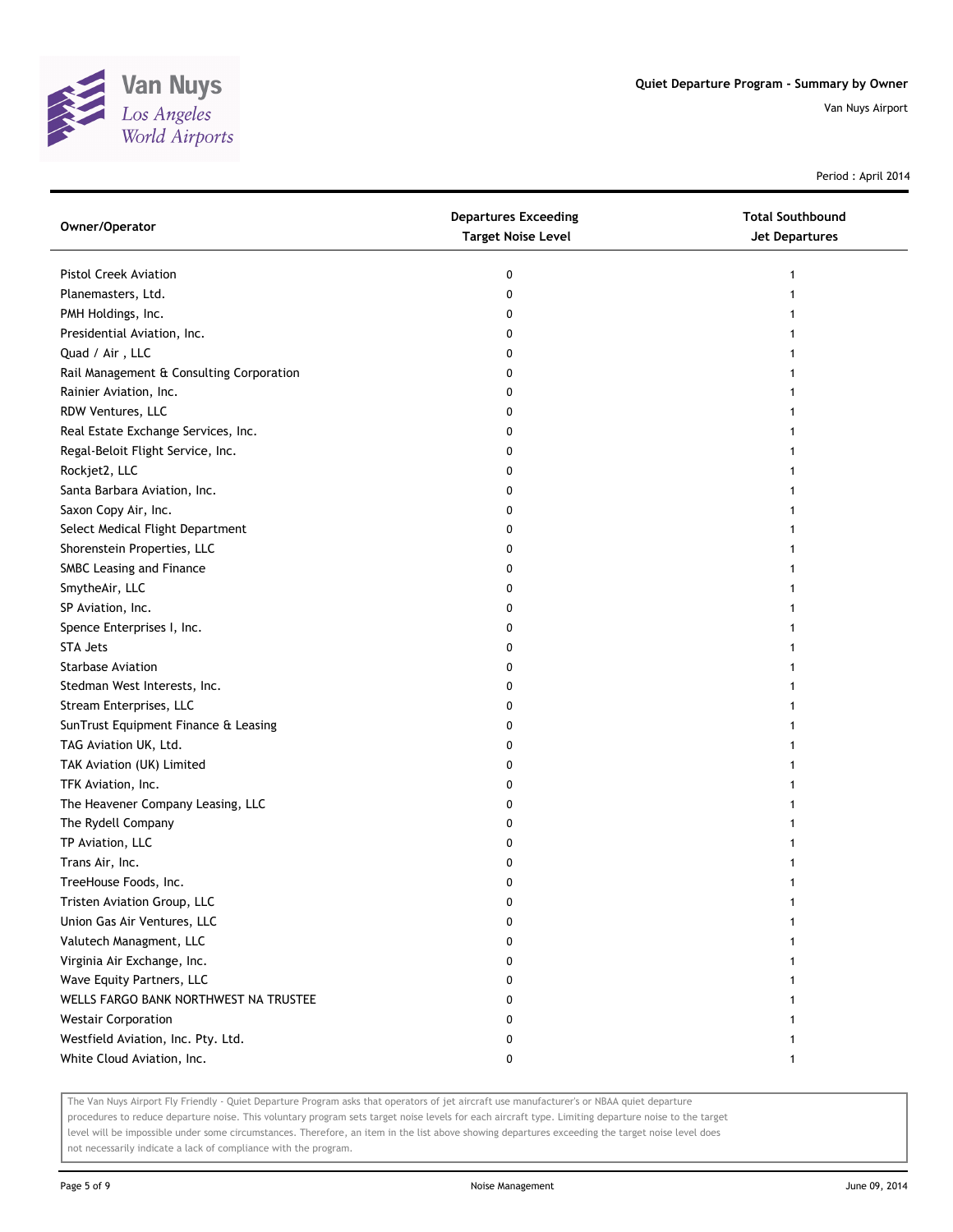

Period : April 2014

| Owner/Operator                                      | <b>Departures Exceeding</b><br><b>Target Noise Level</b> | <b>Total Southbound</b><br><b>Jet Departures</b> |
|-----------------------------------------------------|----------------------------------------------------------|--------------------------------------------------|
| Wilkes & McHugh, P.A.                               | 0                                                        | 1                                                |
| Wilmington Trust Company                            | 0                                                        |                                                  |
| <b>Wilshire Associates</b>                          | 0                                                        |                                                  |
| Wings Over Oregon, LLC                              | 0                                                        |                                                  |
| WIV Air, LLC                                        | 0                                                        |                                                  |
| Woody in the Sky with Diamonds, LLC                 | 0                                                        | 1                                                |
| XCLUSIVE JET CHARTER Ltd                            | 0                                                        | 1                                                |
| Xebec, LLC                                          | 0                                                        | 1                                                |
| Aerolineas Ejecutivas, SA de CV                     | 0                                                        | $\overline{2}$                                   |
| Aeropremiere, LLC                                   | 0                                                        | $\overline{2}$                                   |
| Air Lease Corporation                               | 0                                                        | $\overline{2}$                                   |
| Air Rutter International DBA JetFlite International | 0                                                        | $\overline{2}$                                   |
| <b>Business Jet Access</b>                          | 0                                                        | 2                                                |
| Caesars Entertainment Operating Co., Inc            | 0                                                        | $\mathbf{2}$                                     |
| Challenger Aircraft Charters, LLC                   | 0                                                        | 2                                                |
| Cin-Air, Ltd.                                       | 0                                                        | 2                                                |
| CitationAir                                         | 0                                                        | 2                                                |
| Club Jet                                            | 0                                                        | 2                                                |
| Colony Capital, LLC                                 | 0                                                        | $\mathbf{2}$                                     |
| CRP Holdings, LLC                                   | 0                                                        | 2                                                |
| CSC Transport, Inc.                                 | 0                                                        | $\overline{2}$                                   |
| Dr. Lokesh S. Tantuwaya, MD, Inc.                   | 0                                                        | $\mathbf{2}$                                     |
| Echo Leasing, LLC                                   | 0                                                        | $\mathbf{2}$                                     |
| Elite Aviation, LLC                                 | 0                                                        | $\mathbf{2}$                                     |
| Fair Wind Air Charter                               | 0                                                        | 2                                                |
| Fly Art Marketing Corporation                       | 0                                                        | 2                                                |
| Hedgerow, Inc.                                      | 0                                                        | 2                                                |
| Industrial Realty Group, LLC                        | 0                                                        | $\overline{2}$                                   |
| International Lease Finance Corporation             | 0                                                        | $\mathbf{2}$                                     |
| Jet Aviation Flight Services, Inc.                  | 0                                                        | 2                                                |
| Jet Set Aircraft, Inc.                              | 0                                                        | 2                                                |
| Kingston Aviation, LLC                              | 0                                                        | $\mathbf{2}$                                     |
| KW Flight, LLC                                      | 0                                                        | 2                                                |
| Las Vegas Jet, LLC                                  | 0                                                        | 2                                                |
| Malibu Consulting, Ltd.                             | 0                                                        | $\overline{2}$                                   |
| <b>MC Group</b>                                     | 0                                                        | 2                                                |
| Midland Financial Company Flight Department         | 0                                                        | $\overline{2}$                                   |
| N551V, LLC                                          | 0                                                        | $\overline{2}$                                   |
| Newsflight, Inc.                                    | 0                                                        | $\overline{2}$                                   |
| Non Stop Aviation, Inc.                             | 0                                                        | $\overline{2}$                                   |
| Occidental Petroleum Corporation                    | 0                                                        | $\mathbf{2}$                                     |

The Van Nuys Airport Fly Friendly - Quiet Departure Program asks that operators of jet aircraft use manufacturer's or NBAA quiet departure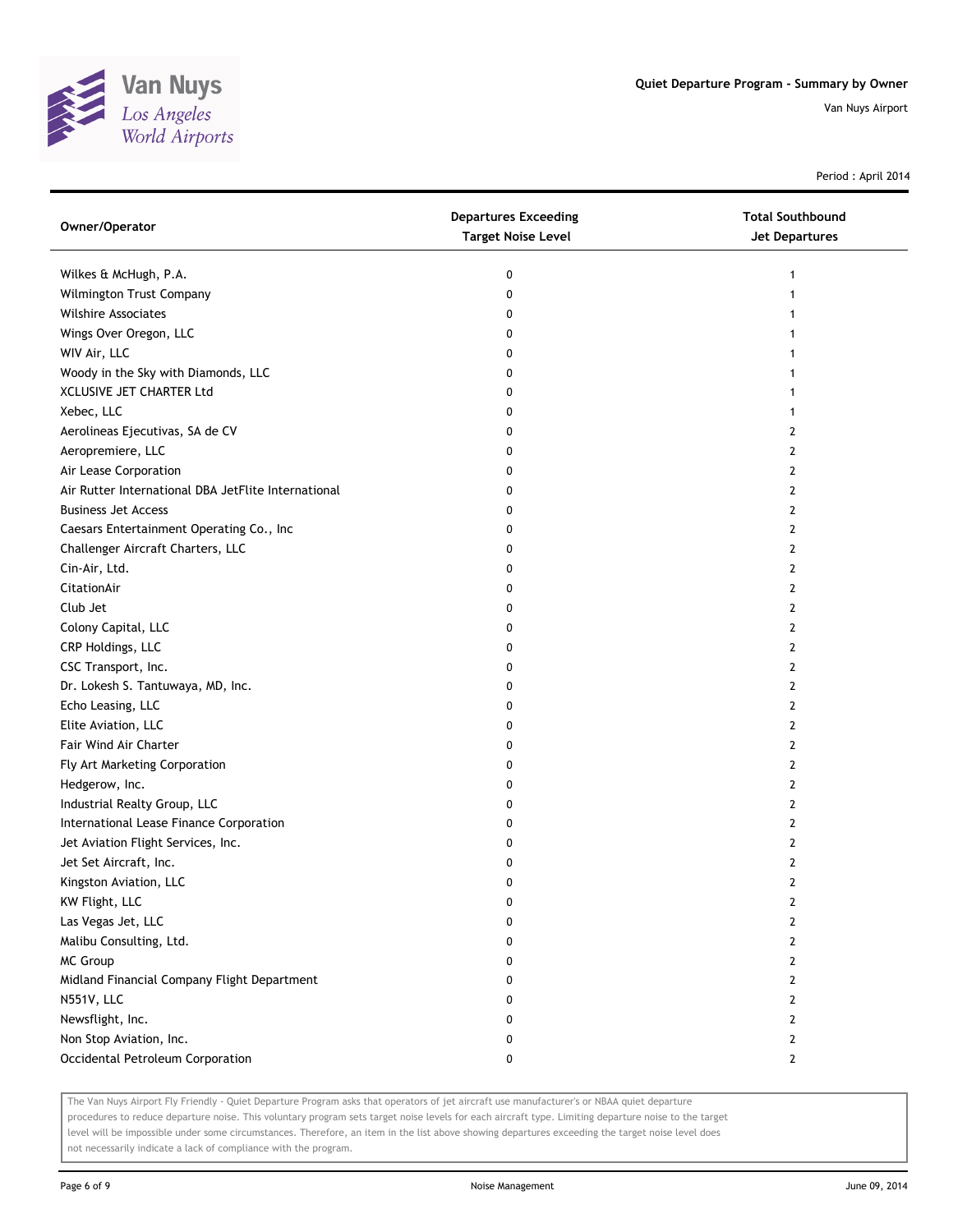

Period : April 2014

| Owner/Operator                     | <b>Departures Exceeding</b><br><b>Target Noise Level</b> | <b>Total Southbound</b><br>Jet Departures |
|------------------------------------|----------------------------------------------------------|-------------------------------------------|
| <b>Paramount Citrus Aviation</b>   | 0                                                        | 2                                         |
| Petsmart, Inc.                     | 0                                                        | 2                                         |
| Polar Bear Express II, LLC         | 0                                                        | 2                                         |
| Quinn Group, Inc.                  | 0                                                        | $\mathbf{2}$                              |
| R.O.P. Aviation, Inc.              | 0                                                        | 2                                         |
| Royal Jet, Inc.                    | 0                                                        | 2                                         |
| Sands Aviation, LLC                | 0                                                        | 2                                         |
| Santa Barbara Executive Jet        | 0                                                        | 2                                         |
| Surefoot, L.C.                     | 0                                                        | $\overline{2}$                            |
| Sweet Jet, LLC                     | 0                                                        | $\overline{2}$                            |
| Takle Management, LLC              | 0                                                        | 2                                         |
| The Coca-Cola Company              | 0                                                        | 2                                         |
| The DIRECTV Group, Inc.            | 0                                                        | 2                                         |
| VCS Air, LLC                       | 0                                                        | $\overline{2}$                            |
| Velox Aircraft, LLC                | 0                                                        | 2                                         |
| <b>Washington Corporations</b>     | 0                                                        | 2                                         |
| WWF Air, LLC                       | 0                                                        | 2                                         |
| Xerox Corporation                  | 0                                                        | 2                                         |
| Arrabon Management Services, LLC   | 0                                                        | 3                                         |
| Avalon Capital Group, LLC          | 0                                                        | 3                                         |
| California Natural Products, Inc.  | 0                                                        | 3                                         |
| Current Aviation Group, Inc.       | 0                                                        | 3                                         |
| DD251, LLC                         | 0                                                        | 3                                         |
| Desert Jet, LLC                    | 0                                                        | 3                                         |
| Int'l Union of Operating Engineers | 0                                                        | 3                                         |
| JSMGT, LLC                         | 0                                                        | 3                                         |
| <b>Landmark Aviation</b>           | 0                                                        | 3                                         |
| M.D.C. Holdings, Inc.              | 0                                                        | 3                                         |
| Mach One Air Charters, Inc.        | 0                                                        | 3                                         |
| Mendota Aircraft Management, LLC   | 0                                                        | 3                                         |
| Meridian Air Charter               | 0                                                        | 3                                         |
| <b>MGM Resorts International</b>   | 0                                                        | 3                                         |
| Mike Post Productions, Inc.        | 0                                                        | 3                                         |
| N36MU, LLC                         | 0                                                        | 3                                         |
| N702SS LLC                         | 0                                                        | 3                                         |
| R&S Aviation, Inc.                 | 0                                                        | 3                                         |
| RB Aircraft Leasing, LLC           | 0                                                        | 3                                         |
| Regions Aviation Hangar            | 0                                                        | 3                                         |
| Scott, D. Gregory                  | 0                                                        | 3                                         |
| Skybird Aviation, Inc.             | 0                                                        | 3                                         |
| Skyway Aero, Inc.                  | 0                                                        | 3                                         |

The Van Nuys Airport Fly Friendly - Quiet Departure Program asks that operators of jet aircraft use manufacturer's or NBAA quiet departure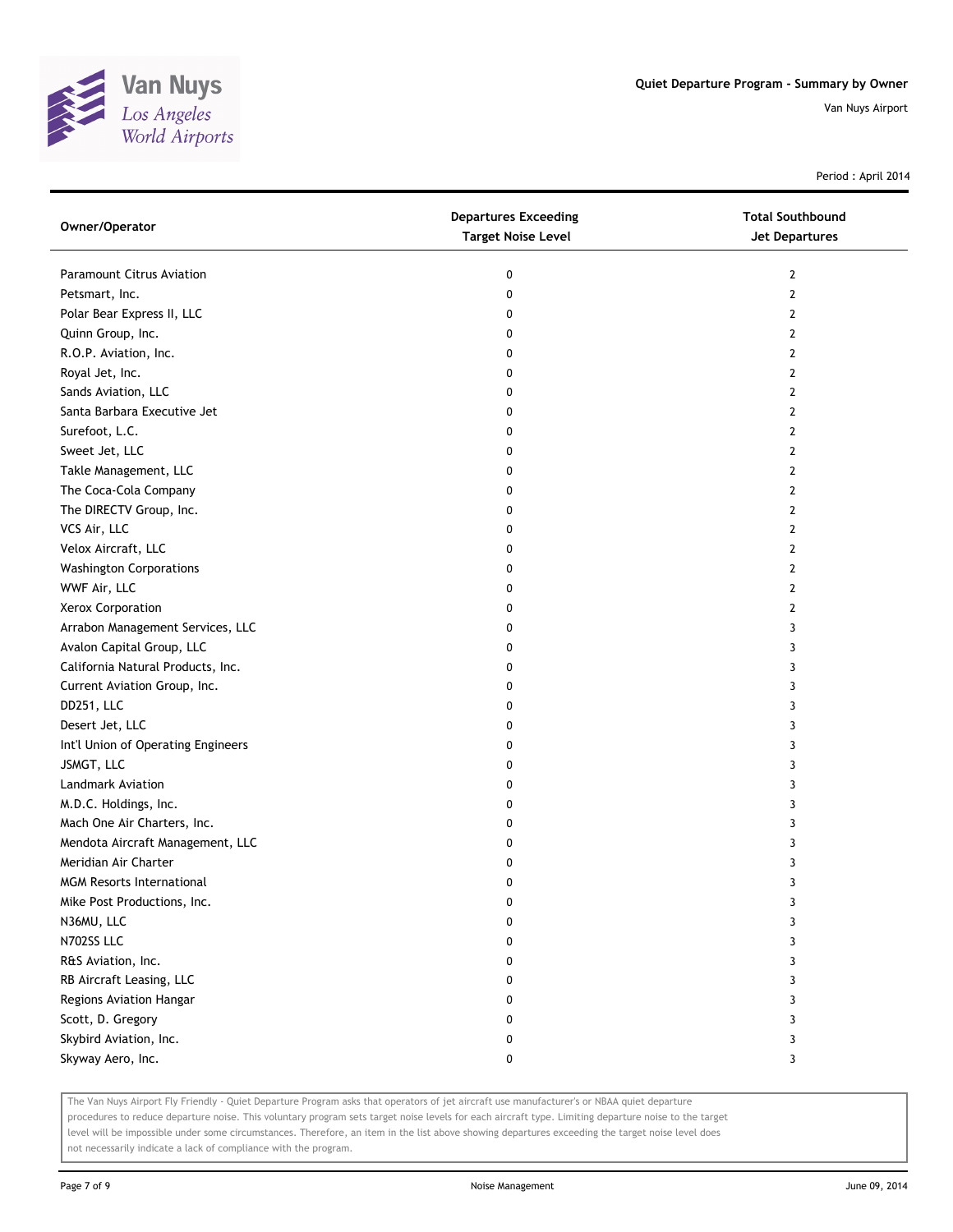

Period : April 2014

| Owner/Operator                        | <b>Departures Exceeding</b><br><b>Target Noise Level</b> | <b>Total Southbound</b><br><b>Jet Departures</b> |
|---------------------------------------|----------------------------------------------------------|--------------------------------------------------|
| Solairus Aviation                     | 0                                                        | 3                                                |
| Teknon, LLC                           | 0                                                        | 3                                                |
| <b>TFT Aviation</b>                   | 0                                                        | 3                                                |
| Universal Jet Aviation, Inc.          | 0                                                        | 3                                                |
| AG Logistic Services, LLC             | 0                                                        | 4                                                |
| Ambrose Corporation                   | 0                                                        | 4                                                |
| Ares Technical Administration, LLC    | 0                                                        | 4                                                |
| Ashton Aviation, LLC                  | 0                                                        | 4                                                |
| Blue Sky 45, LLC                      | 0                                                        | 4                                                |
| Cinco Air Charter, LLC                | 0                                                        | 4                                                |
| Golden State Jet, LLC                 | 0                                                        | 4                                                |
| Grancor Aviation Inc.                 | 0                                                        | 4                                                |
| Hill Air Company, Ltd                 | 0                                                        | 4                                                |
| Hollister Aviation, LLC               | 0                                                        | 4                                                |
| Leonard Green & Partners, LLC         | 0                                                        | 4                                                |
| NantWorks, LLC                        | 0                                                        | 4                                                |
| Pilgrim Enterprises C/O Castle & Cook | 0                                                        | 4                                                |
| Platinum Equity, LLC                  | 0                                                        | 4                                                |
| Prime Jet, LLC                        | 0                                                        | 4                                                |
| Raspberry Consulting, LLC             | 0                                                        | 4                                                |
| Red.com                               | 0                                                        | 4                                                |
| Trijet Aviation Management, LLC       | 0                                                        | 4                                                |
| Winn Aviation                         | 0                                                        | 4                                                |
| Ace Parts, LLC                        | 0                                                        | 5                                                |
| Executive Jet Management, Inc.        | 0                                                        | 5                                                |
| Glenbrook Capital Logistics, LLC      | 0                                                        | 5                                                |
| Latitude 33 Aviation LLC              | 0                                                        | 5                                                |
| Memley Aviation, Inc.                 | 0                                                        | 5                                                |
| <b>NVJETS</b>                         | 0                                                        | 5                                                |
| Paramount Pictures Corporation        | 0                                                        | 5                                                |
| Regency Air, LLC                      | 0                                                        | 5                                                |
| Talon Air, Inc.                       | 0                                                        | 5                                                |
| Threshold Technologies, Inc.          | 0                                                        | 5                                                |
| West Coast Charters, LLC              | 0                                                        | 5                                                |
| Airbar, LLC                           | 0                                                        | 6                                                |
| Aviation Consultants, Inc.            | 0                                                        | 6                                                |
| NuStar Logistics, LP                  | 0                                                        | 6                                                |
| Oakmont Corporation                   | 0                                                        | 6                                                |
| SNNK Partners, LLC                    | 0                                                        | 6                                                |
| Tutor-Saliba Corporation              | 0                                                        | 6                                                |
| Channel Island Aviation, Inc.         | 0                                                        | $\overline{7}$                                   |

The Van Nuys Airport Fly Friendly - Quiet Departure Program asks that operators of jet aircraft use manufacturer's or NBAA quiet departure